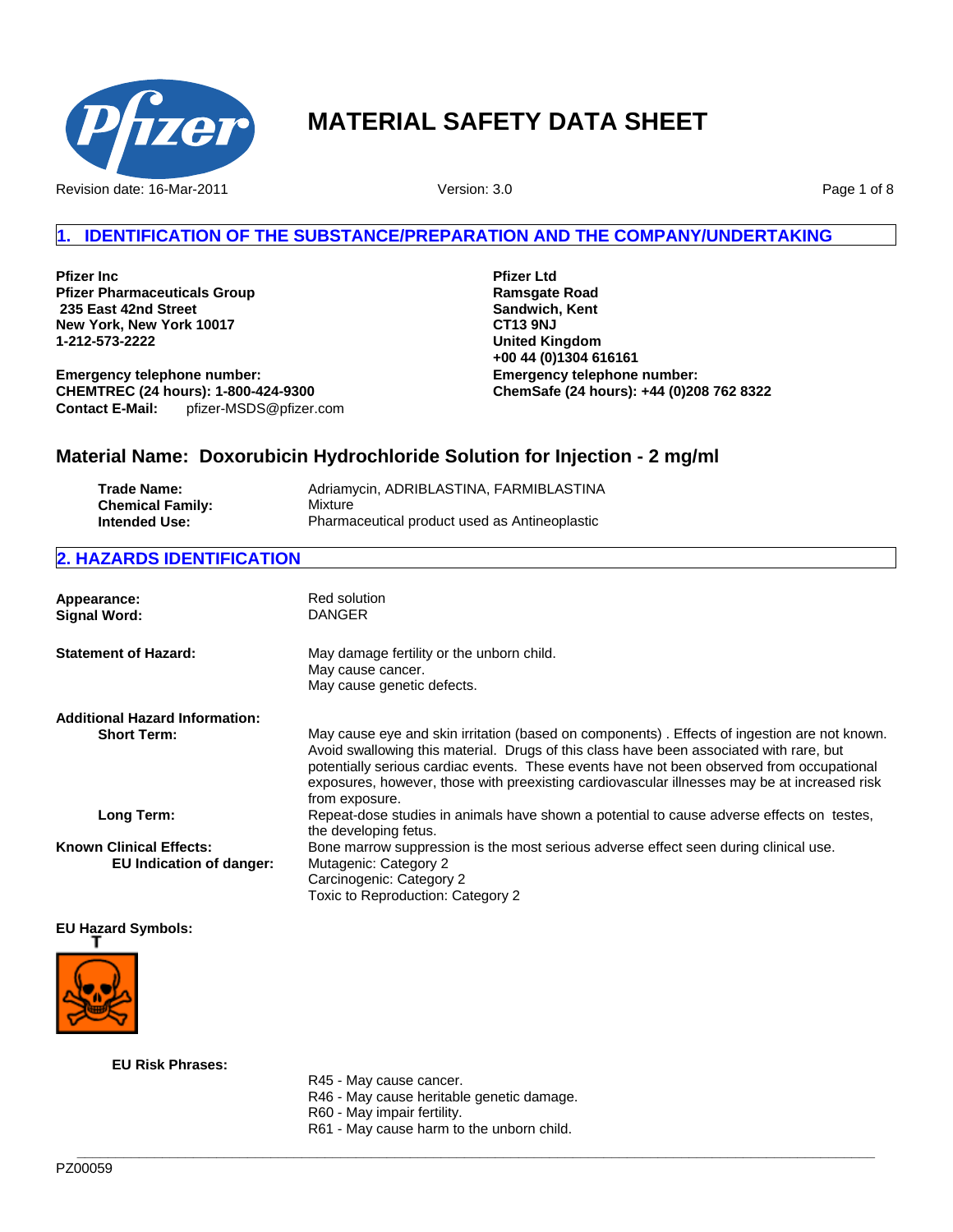**Revision date: 16-Mar-2011 Material Name: Doxorubicin Hydrochloride Solution for Injection - 2 mg/ml**

**Page 2 of 8**

**Version: 3.0**

# **2. HAZARDS IDENTIFICATION Australian Hazard Classification (NOHSC):** Hazardous Substance. Non-Dangerous Goods. **Note:** This document has been prepared in accordance with standards for workplace safety, which

**\_\_\_\_\_\_\_\_\_\_\_\_\_\_\_\_\_\_\_\_\_\_\_\_\_\_\_\_\_\_\_\_\_\_\_\_\_\_\_\_\_\_\_\_\_\_\_\_\_\_\_\_\_\_\_\_\_\_\_\_\_\_\_\_\_\_\_\_\_\_\_\_\_\_\_\_\_\_\_\_\_\_\_\_\_\_\_\_\_\_\_\_\_\_\_\_\_\_\_\_\_\_\_**

require the inclusion of all known hazards of the active substance or its intermediates regardless of the potential risk. The precautionary statements and warnings included may not apply in all cases. Your needs may vary depending upon the potential for exposure in your workplace.

# **3. COMPOSITION/INFORMATION ON INGREDIENTS**

#### **Hazardous Ingredient CAS Number | EU EINECS/ELINCS List | EU Classification | %** Doxorubicin Hydrochloride 25316-40-9 246-818-3 Repr.Cat.2;R60-61 Carc.Cat.2;R45 Mut.Cat.2;R46 0.2 Hydrochloric Acid 7647-01-0 231-595-7 C;R35 T;R23 \*\*

| <b>Inaredient</b>   | <b>CAS Number</b> | <b>EU EINECS/ELINCS List EU Classification</b> |                   | % |
|---------------------|-------------------|------------------------------------------------|-------------------|---|
| Water for injection | 7732-18-5         | 231-791-2                                      | <b>Not Listed</b> |   |
| Sodium chloride     | 7647-14-5         | 231-598-3                                      | <b>Not Listed</b> |   |

#### **Additional Information:** \* Proprietary

\*\* to adjust pH Ingredient(s) indicated as hazardous have been assessed under standards for workplace safety.

**For the full text of the R phrases mentioned in this Section, see Section 16**

# **4. FIRST AID MEASURES**

| <b>Eye Contact:</b>  | Flush with water while holding eyelids open for at least 15 minutes. Seek medical attention<br>immediately.                                                                             |
|----------------------|-----------------------------------------------------------------------------------------------------------------------------------------------------------------------------------------|
| <b>Skin Contact:</b> | Remove contaminated clothing. Flush area with large amounts of water. Use soap. Seek<br>medical attention.                                                                              |
| Ingestion:           | Never give anything by mouth to an unconscious person. Wash out mouth with water. Do not<br>induce vomiting unless directed by medical personnel. Seek medical attention immediately.   |
| Inhalation:          | Remove to fresh air and keep patient at rest. Seek medical attention immediately.                                                                                                       |
|                      | Symptoms and Effects of Exposure: For information on potential signs and symptoms of exposure, See Section 2 - Hazards<br>Identification and/or Section 11 - Toxicological Information. |

# **5. FIRE FIGHTING MEASURES**

**Extinguishing Media:** Use carbon dioxide, dry chemical, or water spray.

**\_\_\_\_\_\_\_\_\_\_\_\_\_\_\_\_\_\_\_\_\_\_\_\_\_\_\_\_\_\_\_\_\_\_\_\_\_\_\_\_\_\_\_\_\_\_\_\_\_\_\_\_\_\_\_\_\_\_\_\_\_\_\_\_\_\_\_\_\_\_\_\_\_\_\_\_\_\_\_\_\_\_\_\_\_\_\_\_\_\_\_\_\_\_\_\_\_\_\_\_\_\_\_**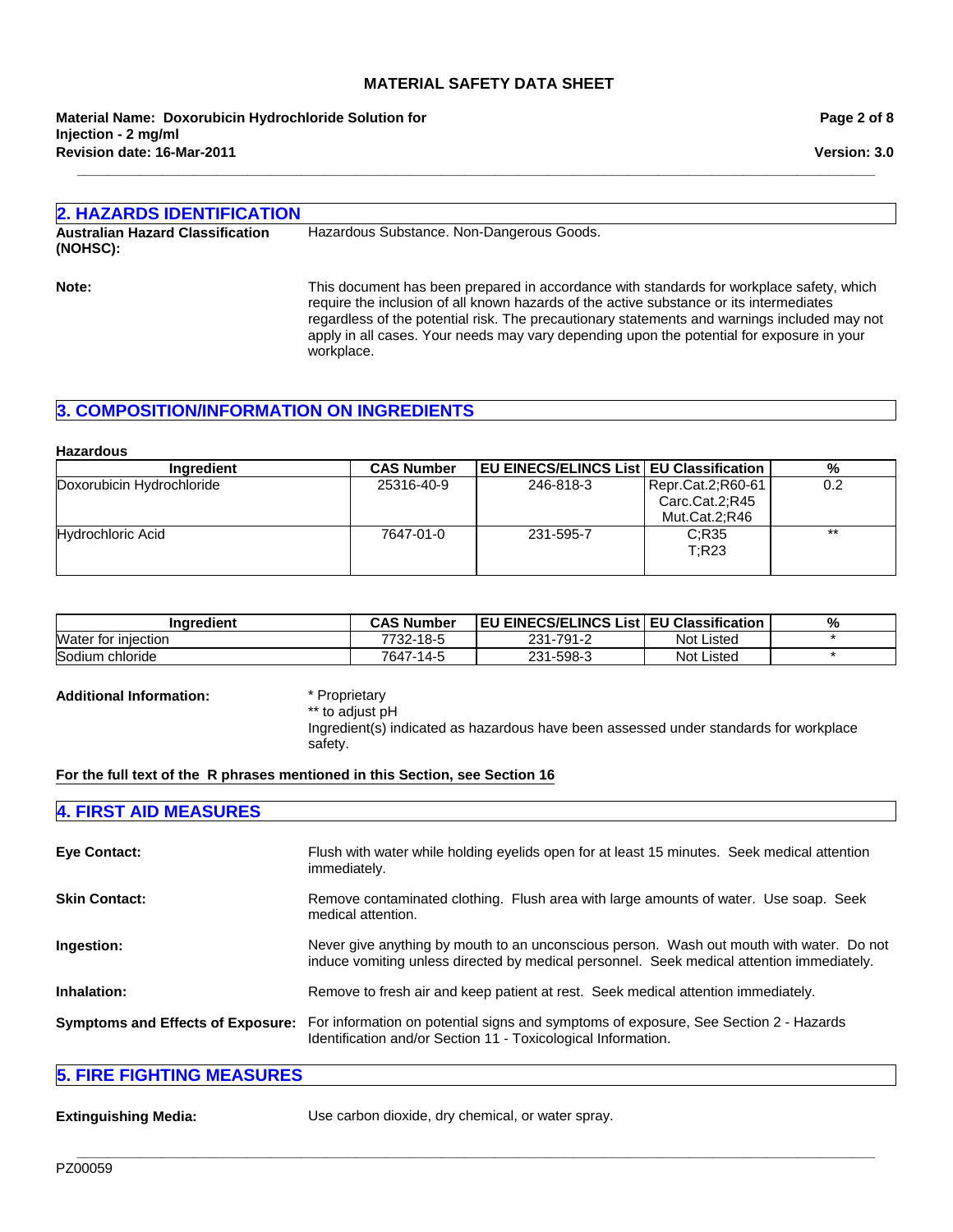**\_\_\_\_\_\_\_\_\_\_\_\_\_\_\_\_\_\_\_\_\_\_\_\_\_\_\_\_\_\_\_\_\_\_\_\_\_\_\_\_\_\_\_\_\_\_\_\_\_\_\_\_\_\_\_\_\_\_\_\_\_\_\_\_\_\_\_\_\_\_\_\_\_\_\_\_\_\_\_\_\_\_\_\_\_\_\_\_\_\_\_\_\_\_\_\_\_\_\_\_\_\_\_**

**Revision date: 16-Mar-2011 Material Name: Doxorubicin Hydrochloride Solution for Injection - 2 mg/ml**

**Page 3 of 8**

**Version: 3.0**

| <b>Hazardous Combustion Products:</b>                    | Formation of toxic gases is possible during heating or fire.                                                                                                                    |  |
|----------------------------------------------------------|---------------------------------------------------------------------------------------------------------------------------------------------------------------------------------|--|
| <b>Fire Fighting Procedures:</b>                         | During all fire fighting activities, wear appropriate protective equipment, including self-<br>contained breathing apparatus.                                                   |  |
| Fire / Explosion Hazards:                                | Fine particles (such as dust and mists) may fuel fires/explosions.                                                                                                              |  |
| <b>6. ACCIDENTAL RELEASE MEASURES</b>                    |                                                                                                                                                                                 |  |
| <b>Health and Safety Precautions:</b>                    | Personnel involved in clean-up should wear appropriate personal protective equipment (see<br>Section 8). Minimize exposure.                                                     |  |
| <b>Measures for Cleaning / Collecting:</b>               | Contain the source of spill if it is safe to do so. Collect spill with absorbent material. Clean spill<br>area thoroughly.                                                      |  |
| <b>Measures for Environmental</b><br><b>Protections:</b> | Place waste in an appropriately labeled, sealed container for disposal. Care should be taken to<br>avoid environmental release.                                                 |  |
| <b>Additional Consideration for Large</b><br>Spills:     | Non-essential personnel should be evacuated from affected area. Report emergency<br>situations immediately. Clean up operations should only be undertaken by trained personnel. |  |

### **7. HANDLING AND STORAGE**

General Handling: Restrict access to work area. Avoid breathing vapor or mist. Avoid contact with eyes, skin and clothing. When handling, use appropriate personal protective equipment (see Section 8). It is recommended that all operations be fully enclosed and no air recirculated. Releases to the environment should be avoided. Review and implement appropriate technical and procedural waste water and waste disposal measures to prevent occupational exposure or environmental releases. Potential points of process emissions of this material to the atmosphere should be controlled with dust collectors, HEPA filtration systems or other equivalent controls. **Storage Conditions:** Store in a refrigerated area. Protect from light.<br> **Storage Temperature:** 2 - 8°C (36-45°F) **Storage Temperature:** 

**\_\_\_\_\_\_\_\_\_\_\_\_\_\_\_\_\_\_\_\_\_\_\_\_\_\_\_\_\_\_\_\_\_\_\_\_\_\_\_\_\_\_\_\_\_\_\_\_\_\_\_\_\_\_\_\_\_\_\_\_\_\_\_\_\_\_\_\_\_\_\_\_\_\_\_\_\_\_\_\_\_\_\_\_\_\_\_\_\_\_\_\_\_\_\_\_\_\_\_\_\_\_\_**

### **8. EXPOSURE CONTROLS / PERSONAL PROTECTION**

**Refer to available public information for specific member state Occupational Exposure Limits.**

| <b>Doxorubicin Hydrochloride</b>      |                       |
|---------------------------------------|-----------------------|
| <b>Pfizer OEL TWA-8 Hr:</b>           | $0.5 \mu g/m^3$       |
| Sodium chloride                       |                       |
| Latvia OEL - TWA                      | Listed                |
| Lithuania OEL - TWA                   | Listed                |
| <b>Hydrochloric Acid</b>              |                       |
| <b>ACGIH Ceiling Threshold Limit:</b> | 2 ppm                 |
| <b>Australia PEAK</b>                 | 5 ppm                 |
|                                       | 7.5 mg/m <sup>3</sup> |
| Austria OEL - MAKs                    | Listed                |
| <b>Belgium OEL - TWA</b>              | Listed                |
| <b>Bulgaria OEL - TWA</b>             | Listed                |
| <b>Cyprus OEL - TWA</b>               | Listed                |
| <b>Czech Republic OEL - TWA</b>       | Listed                |
| Estonia OEL - TWA                     | Listed                |
|                                       |                       |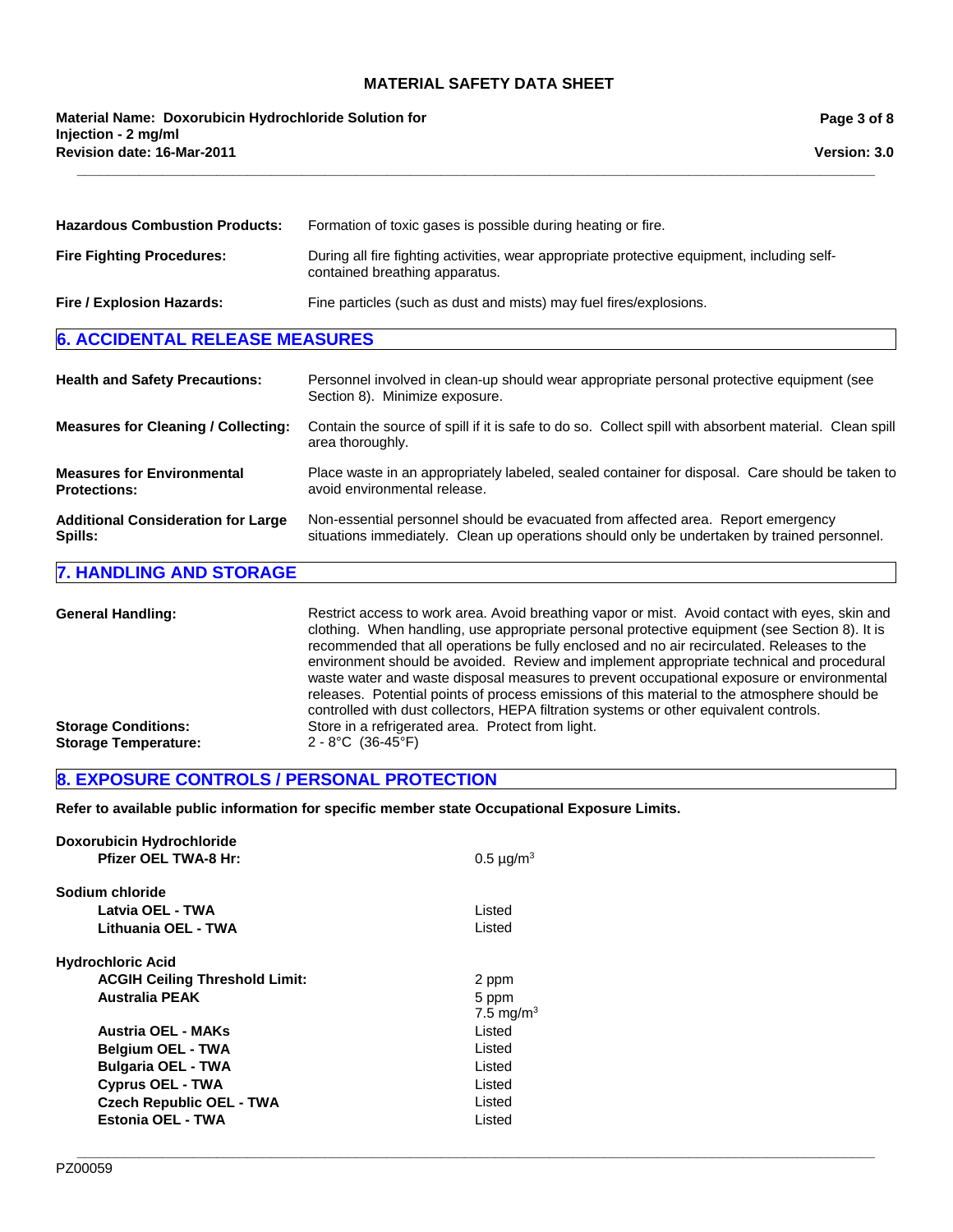**\_\_\_\_\_\_\_\_\_\_\_\_\_\_\_\_\_\_\_\_\_\_\_\_\_\_\_\_\_\_\_\_\_\_\_\_\_\_\_\_\_\_\_\_\_\_\_\_\_\_\_\_\_\_\_\_\_\_\_\_\_\_\_\_\_\_\_\_\_\_\_\_\_\_\_\_\_\_\_\_\_\_\_\_\_\_\_\_\_\_\_\_\_\_\_\_\_\_\_\_\_\_\_**

**Revision date: 16-Mar-2011 Material Name: Doxorubicin Hydrochloride Solution for Injection - 2 mg/ml**

|                                         | 8. EXPOSURE CONTROLS / PERSONAL PROTECTION                                                                                                                                                                                                                             |  |  |  |
|-----------------------------------------|------------------------------------------------------------------------------------------------------------------------------------------------------------------------------------------------------------------------------------------------------------------------|--|--|--|
| Germany - TRGS 900 - TWAs               | 2 ppm                                                                                                                                                                                                                                                                  |  |  |  |
|                                         | $3$ mg/m <sup>3</sup>                                                                                                                                                                                                                                                  |  |  |  |
| Germany (DFG) - MAK                     | 2 ppm MAK                                                                                                                                                                                                                                                              |  |  |  |
|                                         | 3.0 mg/m $3$ MAK                                                                                                                                                                                                                                                       |  |  |  |
| Greece OEL - TWA                        | Listed                                                                                                                                                                                                                                                                 |  |  |  |
| <b>Hungary OEL - TWA</b>                | Listed                                                                                                                                                                                                                                                                 |  |  |  |
| <b>Ireland OEL - TWAs</b>               | Listed                                                                                                                                                                                                                                                                 |  |  |  |
| Italy OEL - TWA                         | Listed                                                                                                                                                                                                                                                                 |  |  |  |
| Japan - OELs - Ceilings                 | 5 ppm                                                                                                                                                                                                                                                                  |  |  |  |
|                                         | 7.5 mg/m <sup>3</sup>                                                                                                                                                                                                                                                  |  |  |  |
| Latvia OEL - TWA                        | Listed                                                                                                                                                                                                                                                                 |  |  |  |
| Lithuania OEL - TWA                     | Listed                                                                                                                                                                                                                                                                 |  |  |  |
| <b>Luxembourg OEL - TWA</b>             | Listed                                                                                                                                                                                                                                                                 |  |  |  |
| <b>Malta OEL - TWA</b>                  | Listed                                                                                                                                                                                                                                                                 |  |  |  |
| <b>Netherlands OEL - TWA</b>            | Listed                                                                                                                                                                                                                                                                 |  |  |  |
| Poland OEL - TWA                        | Listed                                                                                                                                                                                                                                                                 |  |  |  |
| Romania OEL - TWA                       | Listed                                                                                                                                                                                                                                                                 |  |  |  |
| Slovenia OEL - TWA                      | Listed                                                                                                                                                                                                                                                                 |  |  |  |
| Spain OEL - TWA                         | Listed                                                                                                                                                                                                                                                                 |  |  |  |
| <b>Analytical Method:</b>               | Analytical method available for Doxorubicin Hydrochloride. Contact Pfizer Inc for further<br>information.                                                                                                                                                              |  |  |  |
| <b>Engineering Controls:</b>            | Engineering controls should be used as the primary means to control exposures. General<br>room ventilation is adequate unless the process generates dust, mist or fumes. Keep airborne<br>contamination levels below the exposure limits listed above in this section. |  |  |  |
| <b>Environmental Exposure Controls:</b> | Refer to specific Member State legislation for requirements under Community environmental<br>legislation.                                                                                                                                                              |  |  |  |
| <b>Personal Protective Equipment:</b>   | Refer to applicable national standards and regulations in the selection and use of personal<br>protective equipment (PPE).                                                                                                                                             |  |  |  |
| Hands:                                  | Impervious, disposable gloves (double suggested) are recommended if skin contact with drug<br>product is possible and for bulk processing operations.                                                                                                                  |  |  |  |
| Eyes:                                   | Wear safety glasses or goggles if eye contact is possible.                                                                                                                                                                                                             |  |  |  |
| Skin:                                   | Impervious disposable protective clothing is recommended if skin contact with drug product is<br>possible and for bulk processing operations.                                                                                                                          |  |  |  |
| <b>Respiratory protection:</b>          | If the applicable Occupational Exposure Limit (OEL) is exceeded, wear an appropriate<br>respirator with a protection factor sufficient to control exposures to below the OEL.                                                                                          |  |  |  |

# **9. PHYSICAL AND CHEMICAL PROPERTIES**

| <b>Physical State:</b>    | Solution         | Color:                   | Red     |
|---------------------------|------------------|--------------------------|---------|
| <b>Molecular Formula:</b> | Mixture          | <b>Molecular Weight:</b> | Mixture |
| pH:                       | 3.0 <sub>2</sub> |                          |         |

**\_\_\_\_\_\_\_\_\_\_\_\_\_\_\_\_\_\_\_\_\_\_\_\_\_\_\_\_\_\_\_\_\_\_\_\_\_\_\_\_\_\_\_\_\_\_\_\_\_\_\_\_\_\_\_\_\_\_\_\_\_\_\_\_\_\_\_\_\_\_\_\_\_\_\_\_\_\_\_\_\_\_\_\_\_\_\_\_\_\_\_\_\_\_\_\_\_\_\_\_\_\_\_**

# **10. STABILITY AND REACTIVITY**

| <b>Chemical Stability:</b>  | Stable under normal conditions of use.                      |
|-----------------------------|-------------------------------------------------------------|
| <b>Conditions to Avoid:</b> | None known                                                  |
| Incompatible Materials:     | As a precautionary measure, keep away from strong oxidizers |

**Page 4 of 8**

**Version: 3.0**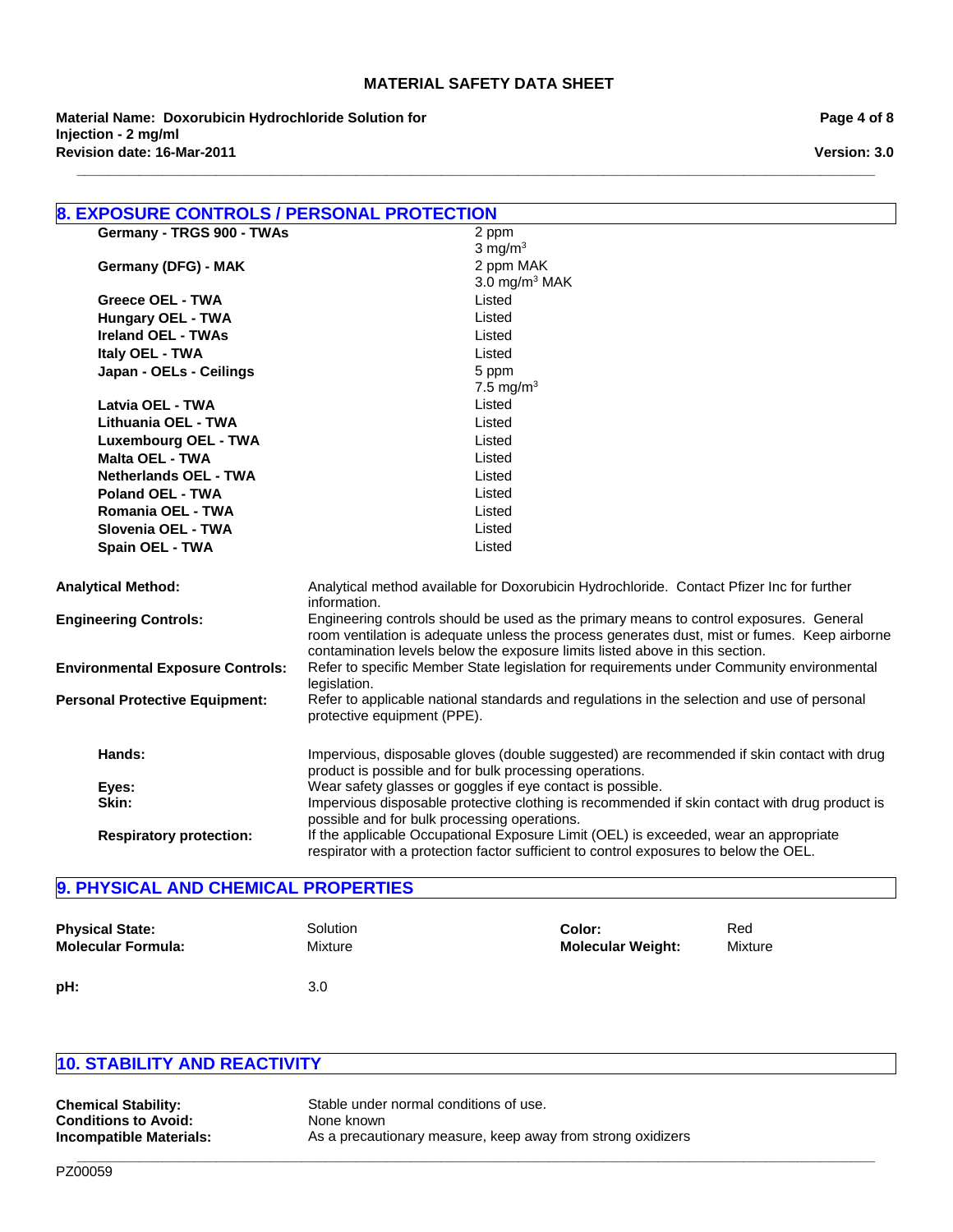**\_\_\_\_\_\_\_\_\_\_\_\_\_\_\_\_\_\_\_\_\_\_\_\_\_\_\_\_\_\_\_\_\_\_\_\_\_\_\_\_\_\_\_\_\_\_\_\_\_\_\_\_\_\_\_\_\_\_\_\_\_\_\_\_\_\_\_\_\_\_\_\_\_\_\_\_\_\_\_\_\_\_\_\_\_\_\_\_\_\_\_\_\_\_\_\_\_\_\_\_\_\_\_**

#### **Page 5 of 8**

# **11. TOXICOLOGICAL INFORMATION**

**General Information:** The information included in this section describes the potential hazards of the individual ingredients.

#### **Acute Toxicity: (Species, Route, End Point, Dose)**

#### **Doxorubicin Hydrochloride**

MousePara-periostealLD 501.2 mg/kg RatIntravenousLD 5012.5 mg/kg RatIntraperitonealLD 5016 mg/kg MouseOralLD 50698mg/kg

#### **Sodium chloride**

Rat Oral LD50 3000mg/kg MouseOralLD50 4000mg/kg

#### **Irritation / Sensitization: (Study Type, Species, Severity)**

#### **Hydrochloric Acid**

Skin IrritationSevere Eye IrritationSevere

#### **Sodium chloride**

Eye IrritationRabbitModerate Skin IrritationRabbitMild

#### **Repeated Dose Toxicity: (Duration, Species, Route, Dose, End Point, Target Organ)**

#### **Reproduction & Developmental Toxicity: (Study Type, Species, Route, Dose, End Point, Effect(s))**

#### **Doxorubicin Hydrochloride**

Reproductive & Fertility-MalesRatIntraperitoneal0.1mg/kg/dayLOAELFertility Embryo / Fetal DevelopmentRatIntraperitoneal0.8mg/kg/dayLOAELTeratogenic, Embryotoxicity Embryo / Fetal DevelopmentRabbitIntraperitoneal0.4mg/kg/dayLOAELEmbryotoxicity Reproductive & Fertility-FemalesRatIntraperitoneal0.05mg/kg/dayLOAELFertility

**\_\_\_\_\_\_\_\_\_\_\_\_\_\_\_\_\_\_\_\_\_\_\_\_\_\_\_\_\_\_\_\_\_\_\_\_\_\_\_\_\_\_\_\_\_\_\_\_\_\_\_\_\_\_\_\_\_\_\_\_\_\_\_\_\_\_\_\_\_\_\_\_\_\_\_\_\_\_\_\_\_\_\_\_\_\_\_\_\_\_\_\_\_\_\_\_\_\_\_\_\_\_\_**

#### **Genetic Toxicity: (Study Type, Cell Type/Organism, Result)**

#### **Doxorubicin Hydrochloride**

Bacterial Mutagenicity (Ames)*Salmonella* , *E. coli* Positive *In Vivo* MicronucleusMousePositive *In Vitro* Chromosome AberrationChinese Hamster Ovary (CHO) cellsPositive *In Vitro* Sister Chromatid ExchangeHuman LymphocytesPositive Dominant Lethal AssayMousePositive

Carcinogen Status: See below

| <b>IARC:</b> | 2A      |
|--------------|---------|
| NTP:         | Listed  |
| <b>OSHA:</b> | Present |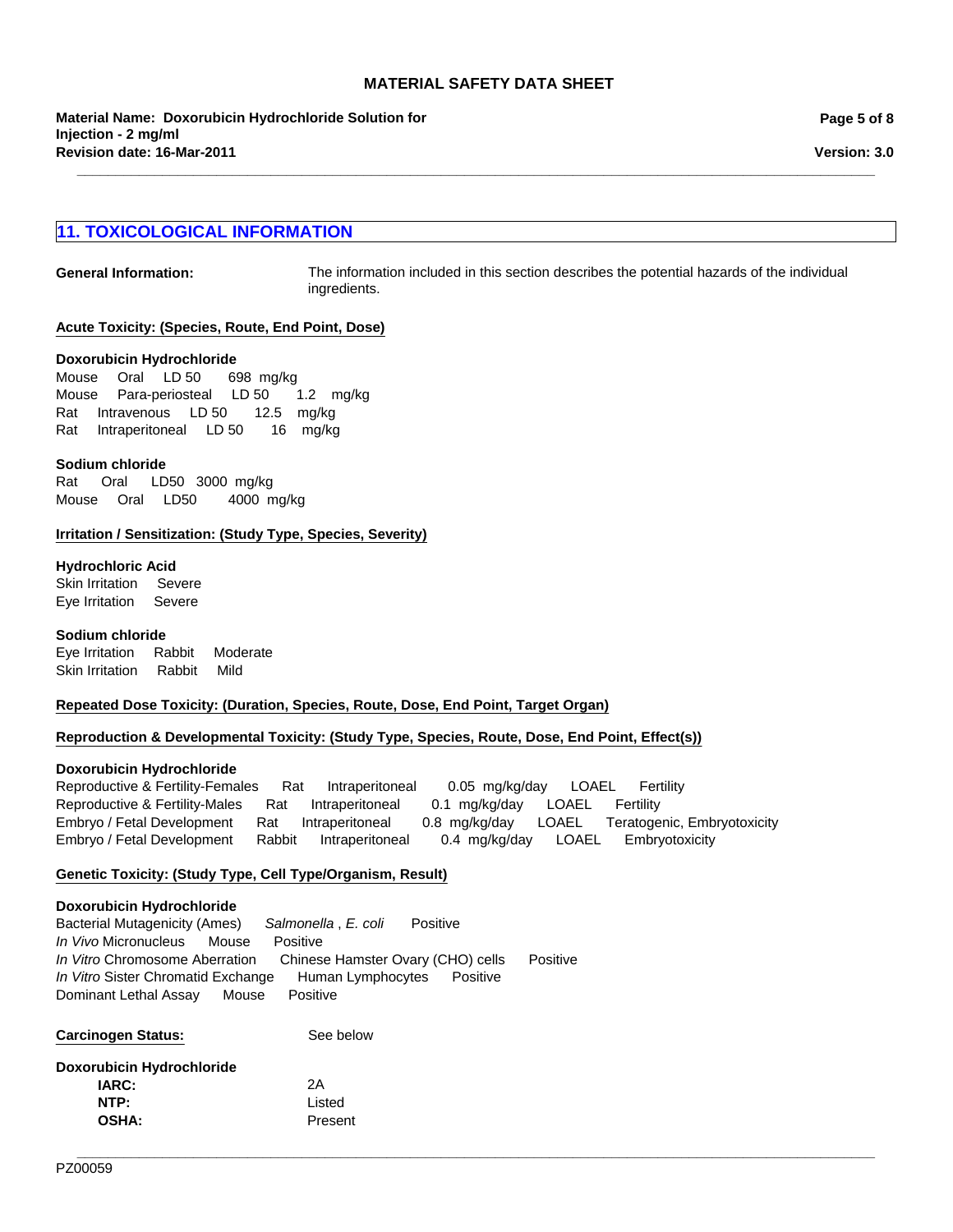**\_\_\_\_\_\_\_\_\_\_\_\_\_\_\_\_\_\_\_\_\_\_\_\_\_\_\_\_\_\_\_\_\_\_\_\_\_\_\_\_\_\_\_\_\_\_\_\_\_\_\_\_\_\_\_\_\_\_\_\_\_\_\_\_\_\_\_\_\_\_\_\_\_\_\_\_\_\_\_\_\_\_\_\_\_\_\_\_\_\_\_\_\_\_\_\_\_\_\_\_\_\_\_**

**Revision date: 16-Mar-2011 Material Name: Doxorubicin Hydrochloride Solution for Injection - 2 mg/ml**

| Page 6 of 8 |  |  |  |
|-------------|--|--|--|
|-------------|--|--|--|

**Version: 3.0**

| <b>11. TOXICOLOGICAL INFORMATION</b> |                                                                                                                                                                                                                                                                                                                                                                                                                                                                                                                                                                                                                                           |  |
|--------------------------------------|-------------------------------------------------------------------------------------------------------------------------------------------------------------------------------------------------------------------------------------------------------------------------------------------------------------------------------------------------------------------------------------------------------------------------------------------------------------------------------------------------------------------------------------------------------------------------------------------------------------------------------------------|--|
| <b>Hydrochloric Acid</b><br>IARC:    | Group 3                                                                                                                                                                                                                                                                                                                                                                                                                                                                                                                                                                                                                                   |  |
| <b>12. ECOLOGICAL INFORMATION</b>    |                                                                                                                                                                                                                                                                                                                                                                                                                                                                                                                                                                                                                                           |  |
| <b>Environmental Overview:</b>       | Environmental properties have not been thoroughly investigated. Releases to the environment<br>should be avoided.                                                                                                                                                                                                                                                                                                                                                                                                                                                                                                                         |  |
| <b>13. DISPOSAL CONSIDERATIONS</b>   |                                                                                                                                                                                                                                                                                                                                                                                                                                                                                                                                                                                                                                           |  |
| <b>Waste Treatment Methods:</b>      | Dispose of waste in accordance with all applicable laws and regulations. Member State<br>specific and Community specific provisions must be considered. Considering the relevant<br>known environmental and human health hazards of the material, review and implement<br>appropriate technical and procedural waste water and waste disposal measures to prevent<br>occupational exposure and environmental release. It is recommended that waste minimization<br>be practiced. The best available technology should be utilized to prevent environmental<br>releases. This may include destructive techniques for waste and wastewater. |  |

# **14. TRANSPORT INFORMATION**

**The following refers to all modes of transportation unless specified below.**

Not regulated for transport under USDOT, EUADR, IATA, or IMDG regulations.

# **15. REGULATORY INFORMATION**

| <b>EU Symbol:</b><br><b>EU Indication of danger:</b> | Mutagenic: Category 2<br>Carcinogenic: Category 2<br>Toxic to Reproduction: Category 2                                                                               |
|------------------------------------------------------|----------------------------------------------------------------------------------------------------------------------------------------------------------------------|
| <b>EU Risk Phrases:</b>                              | R45 - May cause cancer.<br>R46 - May cause heritable genetic damage.<br>R60 - May impair fertility.<br>R61 - May cause harm to the unborn child.                     |
| <b>EU Safety Phrases:</b>                            | S23 - Do not breathe fumes/vapour/spray.<br>S36/37 - Wear suitable protective clothing and gloves.<br>S53 - Avoid exposure - obtain special instructions before use. |

**\_\_\_\_\_\_\_\_\_\_\_\_\_\_\_\_\_\_\_\_\_\_\_\_\_\_\_\_\_\_\_\_\_\_\_\_\_\_\_\_\_\_\_\_\_\_\_\_\_\_\_\_\_\_\_\_\_\_\_\_\_\_\_\_\_\_\_\_\_\_\_\_\_\_\_\_\_\_\_\_\_\_\_\_\_\_\_\_\_\_\_\_\_\_\_\_\_\_\_\_\_\_\_**

**OSHA Label:** DANGER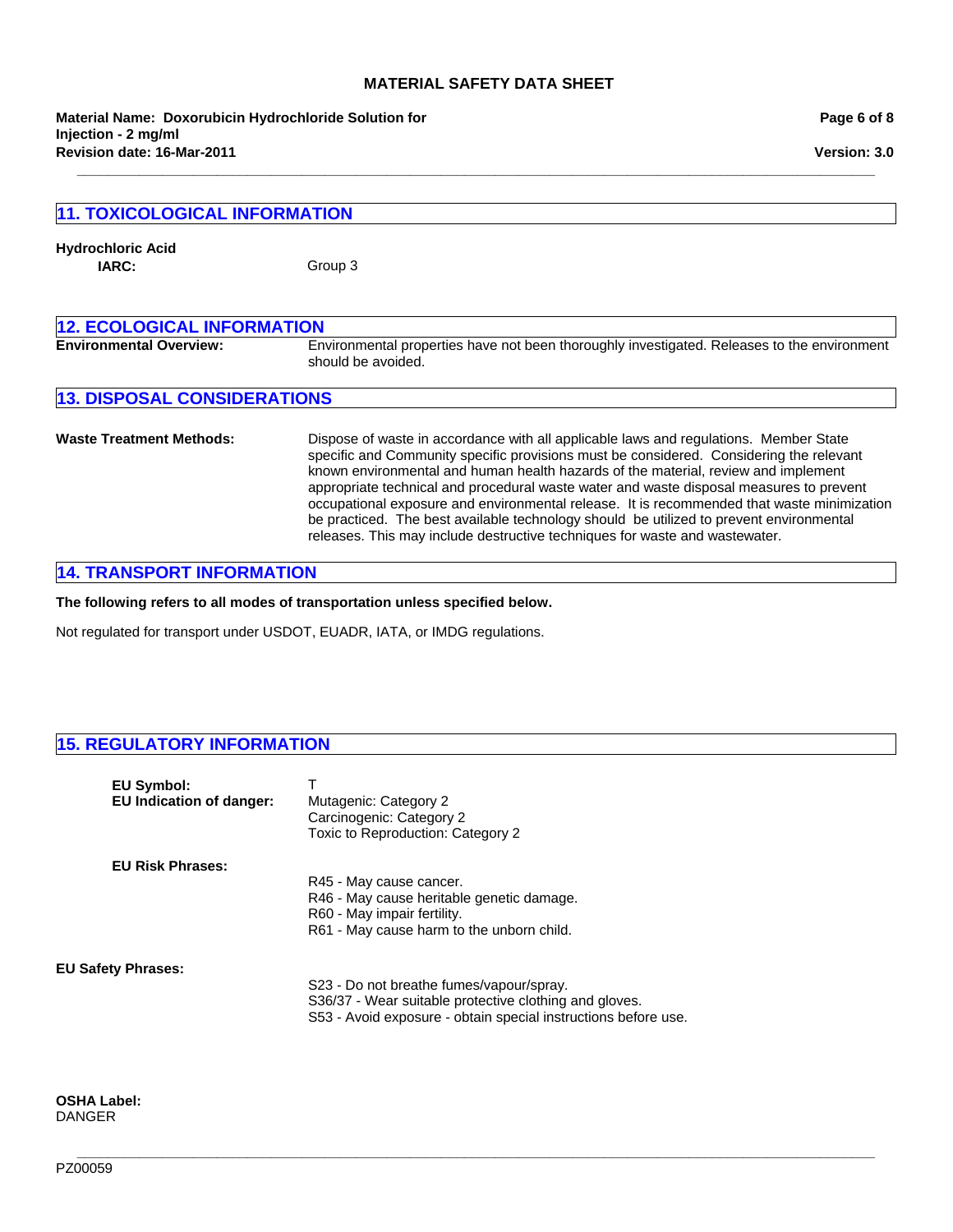**\_\_\_\_\_\_\_\_\_\_\_\_\_\_\_\_\_\_\_\_\_\_\_\_\_\_\_\_\_\_\_\_\_\_\_\_\_\_\_\_\_\_\_\_\_\_\_\_\_\_\_\_\_\_\_\_\_\_\_\_\_\_\_\_\_\_\_\_\_\_\_\_\_\_\_\_\_\_\_\_\_\_\_\_\_\_\_\_\_\_\_\_\_\_\_\_\_\_\_\_\_\_\_**

**Revision date: 16-Mar-2011 Material Name: Doxorubicin Hydrochloride Solution for Injection - 2 mg/ml**

**Page 7 of 8**

**Version: 3.0**

# **15. REGULATORY INFORMATION**

May damage fertility or the unborn child. May cause cancer. May cause genetic defects.

### **Canada - WHMIS: Classifications**

**WHMIS hazard class:** D2a very toxic materials



| Doxorubicin Hydrochloride                                                           |                                                                                                                                 |
|-------------------------------------------------------------------------------------|---------------------------------------------------------------------------------------------------------------------------------|
| <b>California Proposition 65</b>                                                    | Listed: Developmental Toxicity, Cancer, and Male Reproductive<br><b>Toxicity</b>                                                |
| <b>EU EINECS/ELINCS List</b>                                                        | 246-818-3                                                                                                                       |
| Water for injection                                                                 |                                                                                                                                 |
| Inventory - United States TSCA - Sect. 8(b)<br><b>Australia (AICS):</b>             | Listed<br>Listed                                                                                                                |
| <b>REACH - Annex IV - Exemptions from the</b><br>obligations of Register:           | Present                                                                                                                         |
| <b>EU EINECS/ELINCS List</b>                                                        | 231-791-2                                                                                                                       |
| Sodium chloride                                                                     |                                                                                                                                 |
| Inventory - United States TSCA - Sect. 8(b)                                         | Listed                                                                                                                          |
| <b>Australia (AICS):</b>                                                            | Listed                                                                                                                          |
| <b>EU EINECS/ELINCS List</b>                                                        | 231-598-3                                                                                                                       |
| <b>Hydrochloric Acid</b>                                                            |                                                                                                                                 |
| <b>CERCLA/SARA 313 Emission reporting</b>                                           | 1.0% de minimis concentration acid aerosols including mists,<br>vapors, gas, fog, and other airborne forms of any particle size |
| <b>CERCLA/SARA Hazardous Substances</b>                                             | 2270 kg final RQ                                                                                                                |
| and their Reportable Quantities:                                                    | 5000 lb final RQ                                                                                                                |
| <b>CERCLA/SARA - Section 302 Extremely Hazardous</b><br><b>TPQs</b>                 | 500 lb TPQ gas only                                                                                                             |
| <b>CERCLA/SARA - Section 302 Extremely Hazardous</b><br><b>Substances EPCRA ROs</b> | 5000 lb                                                                                                                         |
| <b>Inventory - United States TSCA - Sect. 8(b)</b>                                  | Listed                                                                                                                          |
| <b>Australia (AICS):</b>                                                            | Listed                                                                                                                          |
| <b>Standard for the Uniform Scheduling</b>                                          | Schedule 5                                                                                                                      |
| for Drugs and Poisons:                                                              | Schedule 6                                                                                                                      |
| <b>EU EINECS/ELINCS List</b>                                                        | 231-595-7                                                                                                                       |
|                                                                                     |                                                                                                                                 |

**\_\_\_\_\_\_\_\_\_\_\_\_\_\_\_\_\_\_\_\_\_\_\_\_\_\_\_\_\_\_\_\_\_\_\_\_\_\_\_\_\_\_\_\_\_\_\_\_\_\_\_\_\_\_\_\_\_\_\_\_\_\_\_\_\_\_\_\_\_\_\_\_\_\_\_\_\_\_\_\_\_\_\_\_\_\_\_\_\_\_\_\_\_\_\_\_\_\_\_\_\_\_\_**

# **16. OTHER INFORMATION**

#### **Text of R phrases mentioned in Section 3**